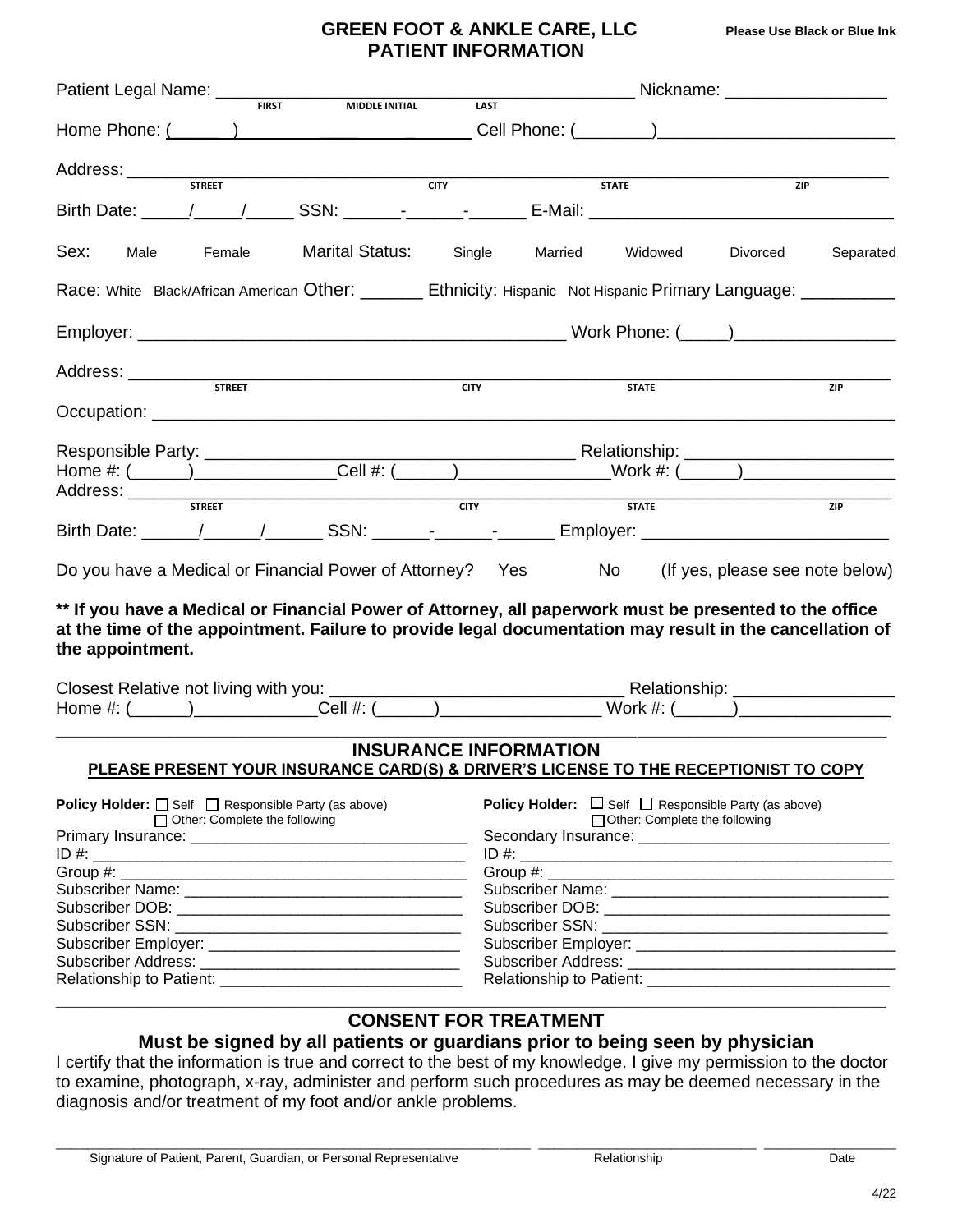# **MEDICAL HISTORY**

Please fill out all blanks, use N/A if question does not apply

|                                                                                                                                                                             |                                                                                                                                                                                                                                                                                                                                                                                                           | Birth Date: $\frac{1}{2}$ / $\frac{1}{2}$ |                                                                                                                                                                                            |  |  |
|-----------------------------------------------------------------------------------------------------------------------------------------------------------------------------|-----------------------------------------------------------------------------------------------------------------------------------------------------------------------------------------------------------------------------------------------------------------------------------------------------------------------------------------------------------------------------------------------------------|-------------------------------------------|--------------------------------------------------------------------------------------------------------------------------------------------------------------------------------------------|--|--|
|                                                                                                                                                                             |                                                                                                                                                                                                                                                                                                                                                                                                           |                                           |                                                                                                                                                                                            |  |  |
|                                                                                                                                                                             | <b>Past Medical History</b> – Please circle those that apply                                                                                                                                                                                                                                                                                                                                              |                                           |                                                                                                                                                                                            |  |  |
| AIDS/HIV                                                                                                                                                                    | Cancer                                                                                                                                                                                                                                                                                                                                                                                                    | Gout                                      | <b>Phlebitis</b>                                                                                                                                                                           |  |  |
| Anemia                                                                                                                                                                      | <b>Chemical Dependency</b>                                                                                                                                                                                                                                                                                                                                                                                | Heartburn/Reflux                          | <b>Psychiatric Care</b>                                                                                                                                                                    |  |  |
| Arthritis                                                                                                                                                                   | <b>Circulatory Problems</b>                                                                                                                                                                                                                                                                                                                                                                               | Hemophilia                                | <b>Respiratory Disease</b>                                                                                                                                                                 |  |  |
| Artificial Implants                                                                                                                                                         | <b>Diabetes</b>                                                                                                                                                                                                                                                                                                                                                                                           | Hepatitis                                 | <b>Stroke</b>                                                                                                                                                                              |  |  |
| <b>Back Problems</b>                                                                                                                                                        | Epilepsy/Seizures                                                                                                                                                                                                                                                                                                                                                                                         | <b>High Blood Pressure</b>                | Swelling in Ankle/Foot                                                                                                                                                                     |  |  |
| <b>Bleeding Disorder</b>                                                                                                                                                    | Fainting                                                                                                                                                                                                                                                                                                                                                                                                  | Kidney Problems                           | <b>Thyroid Disease</b>                                                                                                                                                                     |  |  |
| <b>Blood Clots/DVT</b>                                                                                                                                                      | <b>Foot Ulcers</b>                                                                                                                                                                                                                                                                                                                                                                                        | Varicose Veins<br>Liver Disease           |                                                                                                                                                                                            |  |  |
|                                                                                                                                                                             |                                                                                                                                                                                                                                                                                                                                                                                                           |                                           |                                                                                                                                                                                            |  |  |
|                                                                                                                                                                             |                                                                                                                                                                                                                                                                                                                                                                                                           |                                           |                                                                                                                                                                                            |  |  |
|                                                                                                                                                                             |                                                                                                                                                                                                                                                                                                                                                                                                           |                                           |                                                                                                                                                                                            |  |  |
| Mother:<br><b>Diabetes</b><br>Father:<br><b>Diabetes</b><br>Brother:<br><b>Diabetes</b><br>Sister:<br><b>Diabetes</b><br><b>Social History</b><br>Do you Drink Alcohol? Yes | family member is living or deceased. (Immediate family only). If none, please circle N/A.<br><b>Heart Disease</b><br>Hypertension<br>Hypertension<br><b>Heart Disease</b><br>Hypertension<br><b>Heart Disease</b><br>Hypertension<br><b>Heart Disease</b><br>Do you use Tobacco? Yes No If yes, how often? __________________________________<br>Allergies - Include allergies to medications, food, etc. | Living<br>Living<br>Living<br>Living      | Family History, Do you have a family history of the following? Please circle the condition(s) and whether that<br>N/A<br>Deceased<br>Deceased<br>N/A<br>Deceased<br>N/A<br>N/A<br>Deceased |  |  |
|                                                                                                                                                                             | <b>Current Medications</b> - Include both prescription and over the counter medications (Attach list if needed)                                                                                                                                                                                                                                                                                           |                                           |                                                                                                                                                                                            |  |  |
|                                                                                                                                                                             |                                                                                                                                                                                                                                                                                                                                                                                                           |                                           |                                                                                                                                                                                            |  |  |
|                                                                                                                                                                             | Have you had previous treatment for this condition? Yes ________________________                                                                                                                                                                                                                                                                                                                          |                                           | No ___________________                                                                                                                                                                     |  |  |
|                                                                                                                                                                             |                                                                                                                                                                                                                                                                                                                                                                                                           |                                           | Is visit due to an accident? Yes ______ No ______ Have you ever seen a Podiatrist before? Yes _____ No ____                                                                                |  |  |
|                                                                                                                                                                             |                                                                                                                                                                                                                                                                                                                                                                                                           |                                           | Athletic activities in which you participate (please list and indicate frequency) ____________________________                                                                             |  |  |
|                                                                                                                                                                             |                                                                                                                                                                                                                                                                                                                                                                                                           |                                           |                                                                                                                                                                                            |  |  |
|                                                                                                                                                                             |                                                                                                                                                                                                                                                                                                                                                                                                           |                                           |                                                                                                                                                                                            |  |  |
|                                                                                                                                                                             |                                                                                                                                                                                                                                                                                                                                                                                                           |                                           |                                                                                                                                                                                            |  |  |
|                                                                                                                                                                             |                                                                                                                                                                                                                                                                                                                                                                                                           |                                           |                                                                                                                                                                                            |  |  |
|                                                                                                                                                                             |                                                                                                                                                                                                                                                                                                                                                                                                           |                                           |                                                                                                                                                                                            |  |  |
|                                                                                                                                                                             |                                                                                                                                                                                                                                                                                                                                                                                                           |                                           |                                                                                                                                                                                            |  |  |
|                                                                                                                                                                             |                                                                                                                                                                                                                                                                                                                                                                                                           |                                           |                                                                                                                                                                                            |  |  |
|                                                                                                                                                                             |                                                                                                                                                                                                                                                                                                                                                                                                           |                                           |                                                                                                                                                                                            |  |  |
|                                                                                                                                                                             |                                                                                                                                                                                                                                                                                                                                                                                                           |                                           |                                                                                                                                                                                            |  |  |
|                                                                                                                                                                             |                                                                                                                                                                                                                                                                                                                                                                                                           |                                           |                                                                                                                                                                                            |  |  |
|                                                                                                                                                                             |                                                                                                                                                                                                                                                                                                                                                                                                           |                                           |                                                                                                                                                                                            |  |  |
| $\Box$ Internet                                                                                                                                                             | □ Phonebook                                                                                                                                                                                                                                                                                                                                                                                               | $\Box$ Sign/In Area                       |                                                                                                                                                                                            |  |  |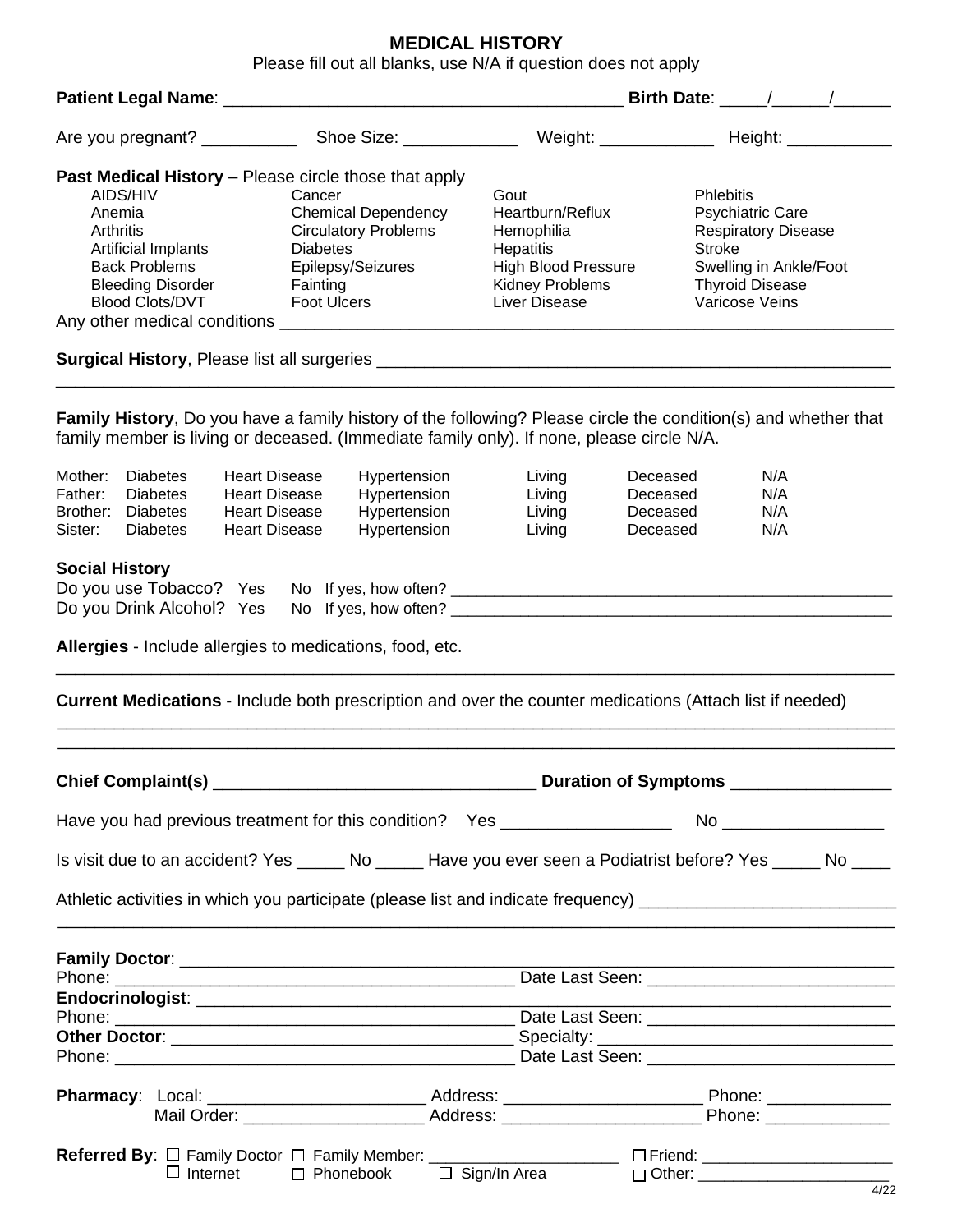## **FINANCIAL POLICY**

Our goal is to maximize the quality of your care and minimize misunderstandings regarding fees and payment. **To ensure quality communication, it is the patient's (and/or guardian's) responsibility to inquire about Podiatry coverage/limitations prior to any service being performed**. We accept many different insurance plans; however, all plans are not the same and do not cover the same services.

**Please note: It is the responsibility of each patient to know his or her contract limitations. Specifically, if your policy requires a written referral prior to your visit. It is the patient's responsibility to obtain that referral (or have it sent to our office) prior to making an appointment at Green Foot & Ankle Care, LLC. If there is no referral in place by the time of the appointment, we are either required to reschedule the appointment, or the patient will be responsible to pay for the services provided.** 

### **Managed Care Patients/Private Insurance**

If you are in a managed care plan (HMO, PPO, IPA) with whom we participate, we abide by our contract with them. We will bill your insurance company; however, you are responsible for paying any Co-pays, Coinsurance and Deductibles required by your plan at the time of treatment.

### **Medicare Patients**

We accept assignment for Medicare but that does not mean that all services are covered. Patients are responsible for paying their annual deductible. You are also responsible for any co-insurance, which is usually 20% of the allowed amount for an item or service.

### **Uninsured Patients**

We follow a set fee schedule for all services. A minimum of \$150.00 in the form of cash, check or credit card is due at the time of service. A payment plan may be set up for the remaining balance if charges are above the \$150.00 minimum.

## **All Patients**

For your convenience, we accept CareCredit, Visa, MasterCard, Discover, American Express, Debit, Cash or Check. There is a \$35.00 service fee for all returned checks. A payment plan may be set up for any balances if needed.

Any appointment cancelled without 24 hours' notice will be charged \$35.00. If you arrive 15 minutes or later to your appointment, the appointment will be rescheduled.

## **Separate Billing Notice**

Please understand you will receive a statement for services from Green Foot & Ankle Care, LLC. If a procedure is performed, you may also receive a separate statement from the lab for pathology testing. You also understand if any services are performed at an outside facility, you may incur expenses with them.

## **Durable Medical Equipment Policy**

It is the policy of this office to help obtain insurance benefits regarding a patient's individual coverage of these items. This is a courtesy, which we are happy to provide; however, Green Foot & Ankle Care, LLC is not responsible for the accuracy of the information received. Information received by phone is not a guarantee of payment and if any doubt exists as to eligibility, it is highly recommended that you check your plan booklet for a detailed outline of your benefits or make a personal phone call to your insurance company. Please note, if these items are denied by insurance due to coverage limitations, the patient hereby accepts responsibility for the cost.

**Patient or Authorized Representative's signature represent that you read, understand, and accept these policies**

\_\_\_\_\_\_\_\_\_\_\_\_\_\_\_\_\_\_\_\_\_\_\_\_\_\_\_\_\_\_\_\_\_\_\_\_\_\_\_\_\_\_\_\_\_\_\_\_\_\_\_\_\_\_\_\_\_\_\_\_\_ \_\_\_\_\_\_\_\_\_\_\_\_\_\_\_\_\_\_\_\_\_\_\_\_\_\_\_\_ \_\_\_\_\_\_\_\_\_\_\_\_\_\_\_\_\_